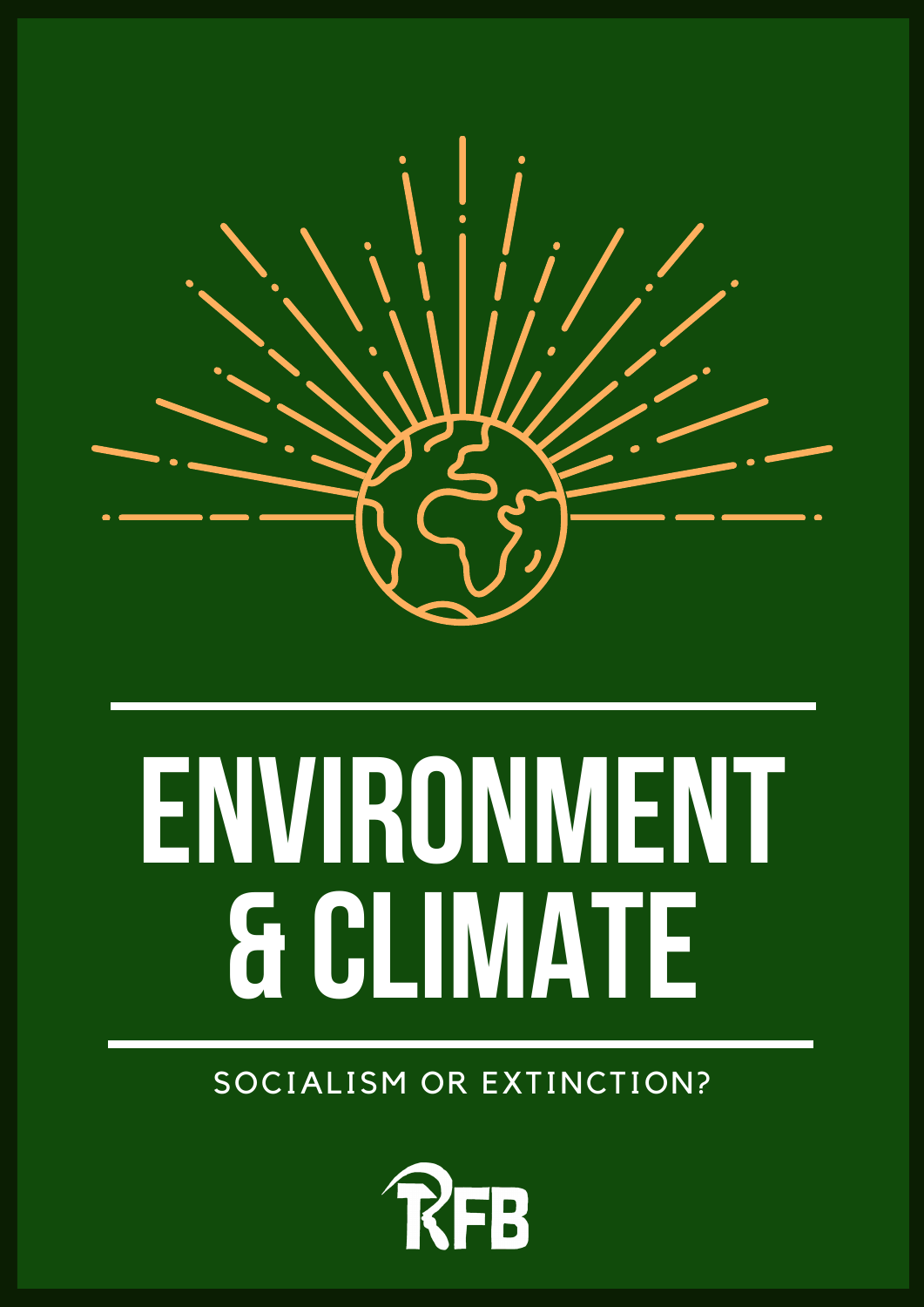### **THECLIMATECRISIS**

Climate change (often simplified as " global warming ") is a symptom of the destruction of ecological systems which control the Earth' s atmosphere and absorb carbon through soil. With soil losing its ability to sequester carbon, the overall temperature of the planet is rising, causing temperature extremes (both hot and cold) and disruption of weather patterns.

The 20 hottest years on record have occurred over the last 22 years, and natural disasters such as droughts and hurricanes continue to increase in frequency and intensity. The Ecological Threat Register has estimated that disasters induced by climate change could force as many as 1.2 billion people to flee their homes in the next 30 years.

Scientists and researchers continue to produce evidence that this ecological crisis will cause societal collapse. In spite of this, capitalist governments are still driving the destruction of the planet. We are hurtling towards a total climate breakdown, which will devastate all life. The fate of the world is up to us.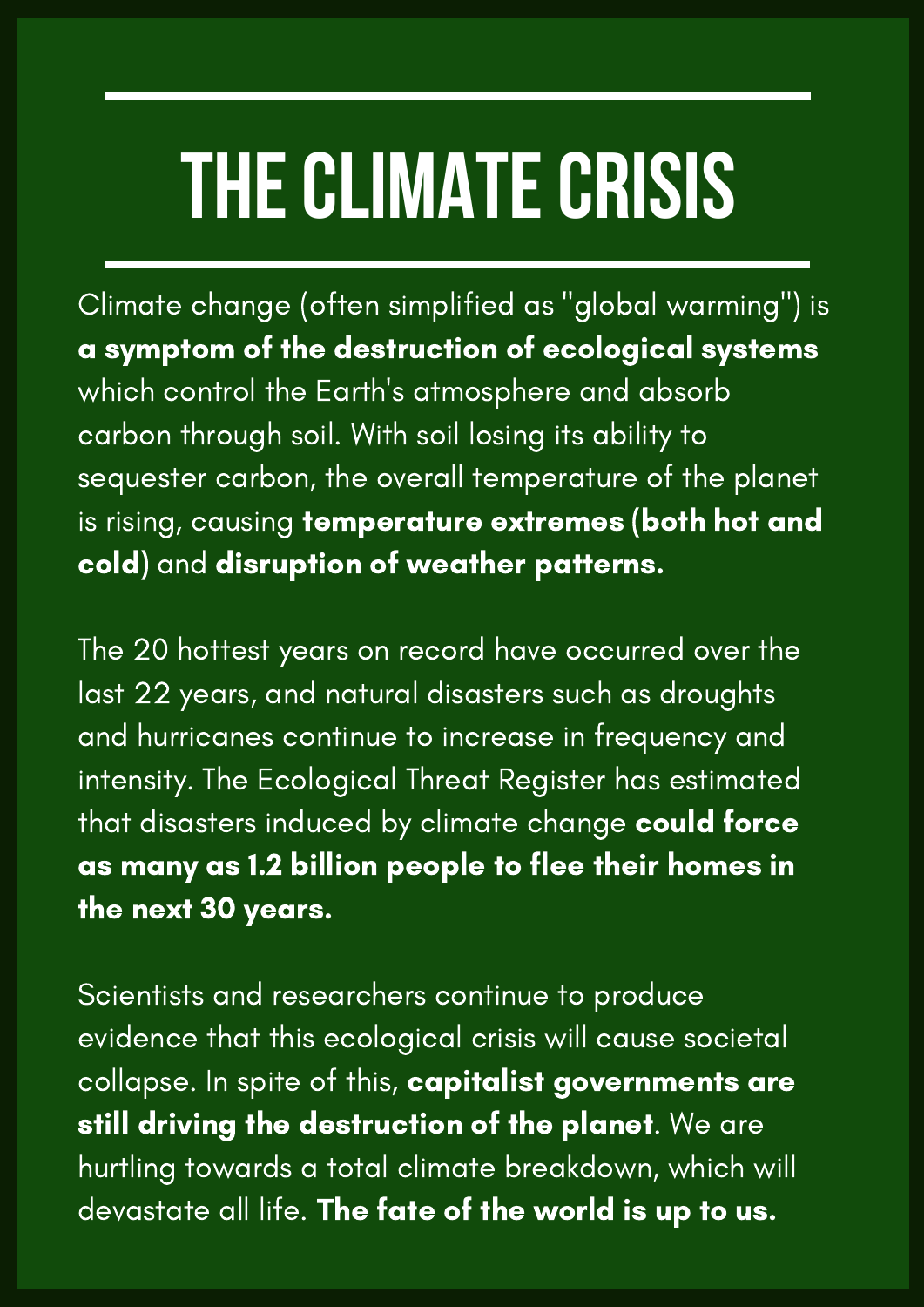

This environmental crisis is unprecedented in **human history.** The scale of the damage is so enormous that some scientists now consider the Earth to be entering a new era in its geological history. Waste dumping, mining, fracking and drilling for oil, industrial farming and fishing: all these kinds of human activity and more have severely affected the planet.

However, not all of humanity is equally to blame for this crisis. In fact, most ecological destruction supports the functioning of developed capitalist nations like the UK, the US, and Japan. Within such nations, the proposed solutions to climate change are individual acts of consumer choice, such as recycling, or buying only " green " and " organic " products. Not only are these individual actions too expensive or otherwise inaccessible to many people, but focusing on individual " solutions " diverts attention from the systemic problem: capitalist-imperialism.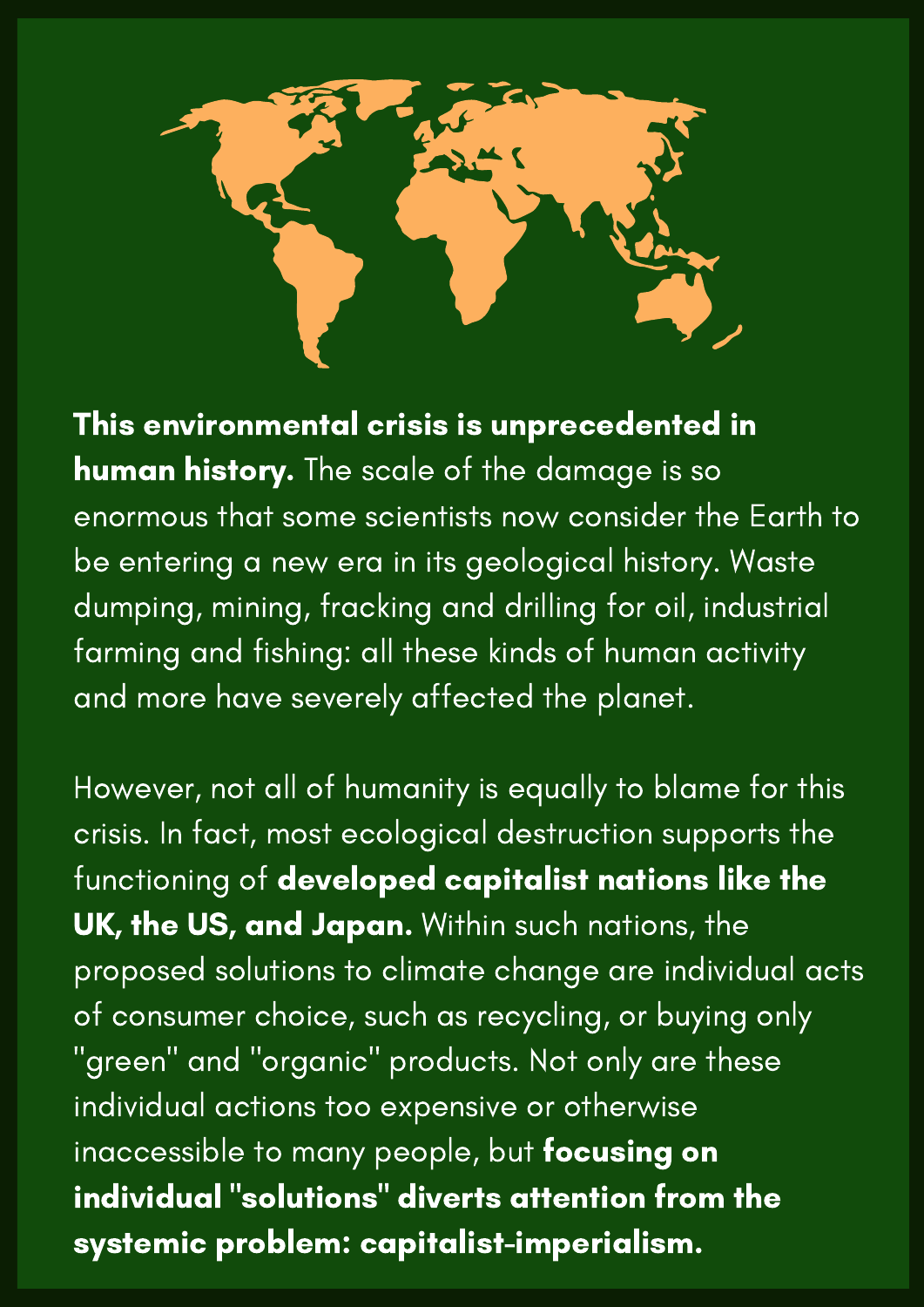## **WHOIS RESPONSIBLE?**

Historically, capitalism was forged through the bloody violence of European colonialism and the slave trade. The

binary division between "human" and "nature" was conceived by colonial nations, who treated nature as a resource for extraction rather than a living system which all people are a part of. Colonisation brought on deforestation, commodification of land, and the extraction of precious metals by slave labour.

This violence continues today with the construction of ecologically destructive projects such as oil pipelines. Indigenous communities around the world must battle colonising governments and corporations for clean water, freedom from industrial development, and stewardship of their own ancestral lands.

Capitalist-imperialist nations and industrial monopolies have contributed massively to climate change. Companies like Exxon knew about the devastating impact of their activities as early as 1977 and actively misled the public — disregarding the future of life on Earth in favour of continued profits for the rich.



29% Since1988,100 companieshavebeen responsible for more than70%ofglobal nam*r* o*x* or groba<br>greenhouse gas emissions.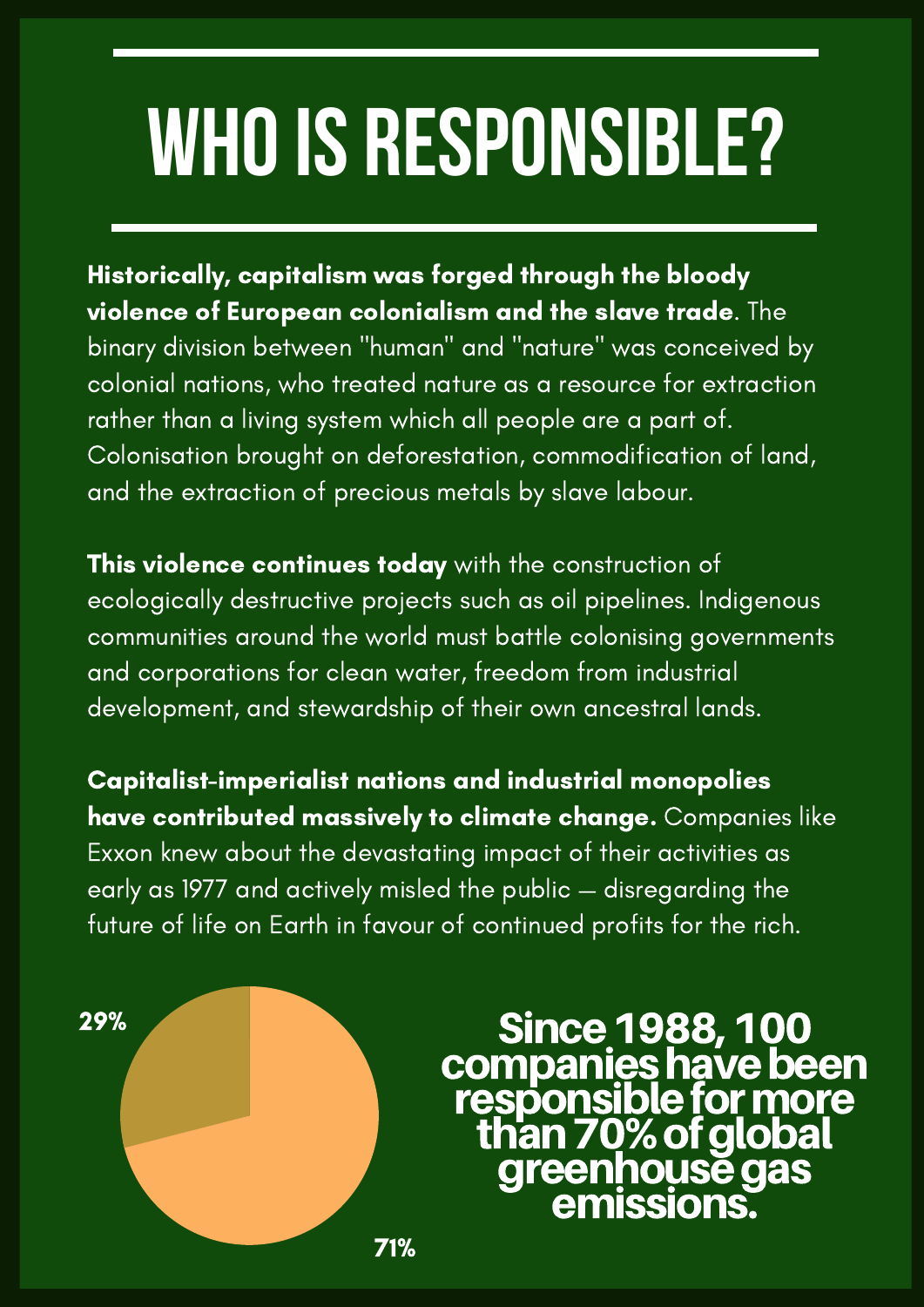### **WHOSE BURDEN?**

The developed world' s disproportionate contribution to climate change affects and endangers people across developing nations.

Today, British agri-business and Euro-American companies are situated throughout developing countries, where they systematically undermine food sovereignty and cause the mass displacement of peasant communities.

The theft of land and communally owned resources is felt by entire communities, but in particular by rural women, who have been subject to population control policies including forcible sterilisation.

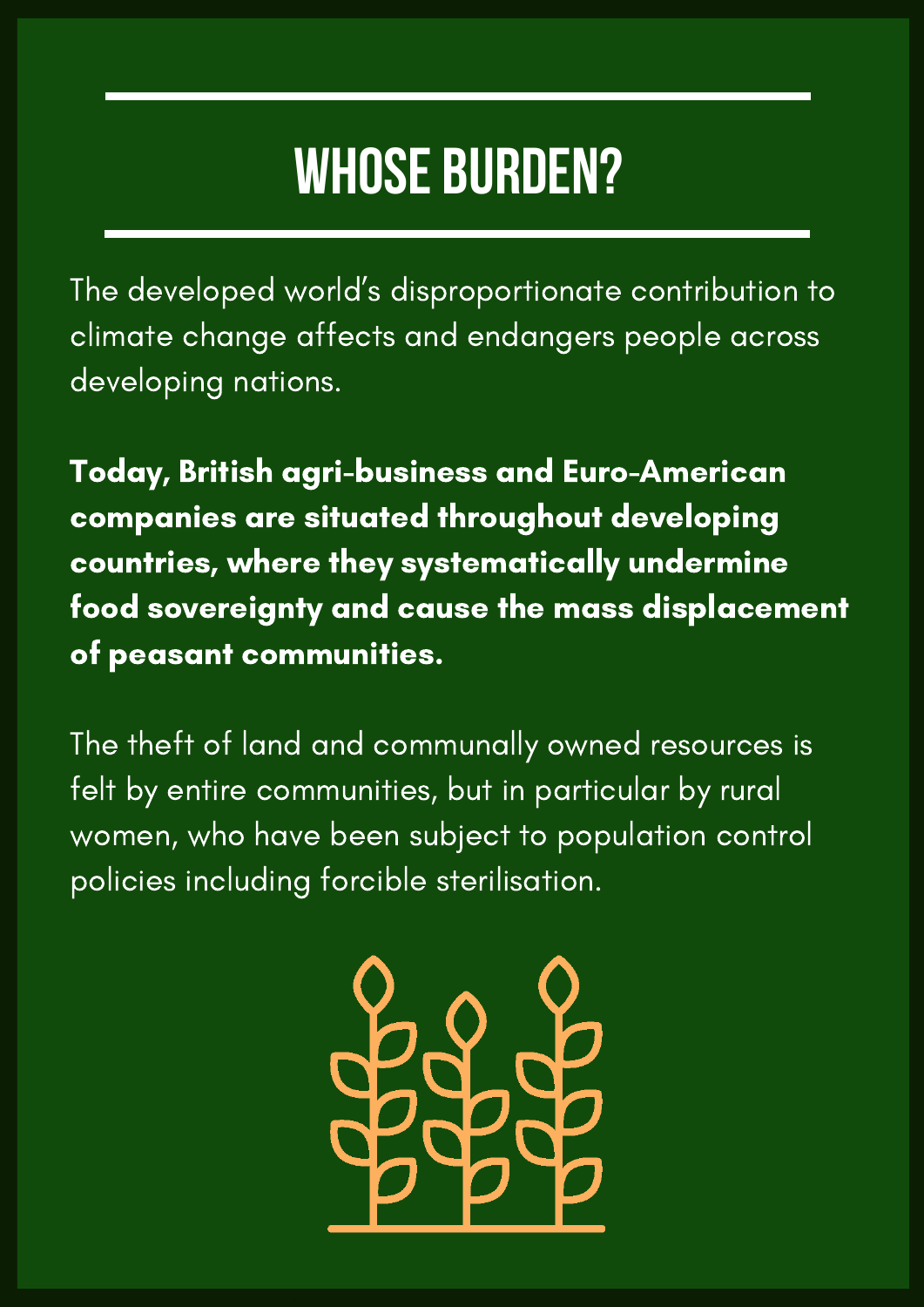### **ENVIRONMENTAL RACISM**

The climate crisis is intrinsically racist, disproportionately affecting Black and Indigenous people globally as well as colonised people within Britain.

Studies have shown that the average Black or British African person in Britain is exposed to higher levels of air pollution than the average urban white person. Research has also found that people of colour are more likely to live in urban areas, where emissions are higher. Meanwhile, British firms illegally export toxic electronic waste to nations across West Africa, where it poisons the environment and endangers human life.



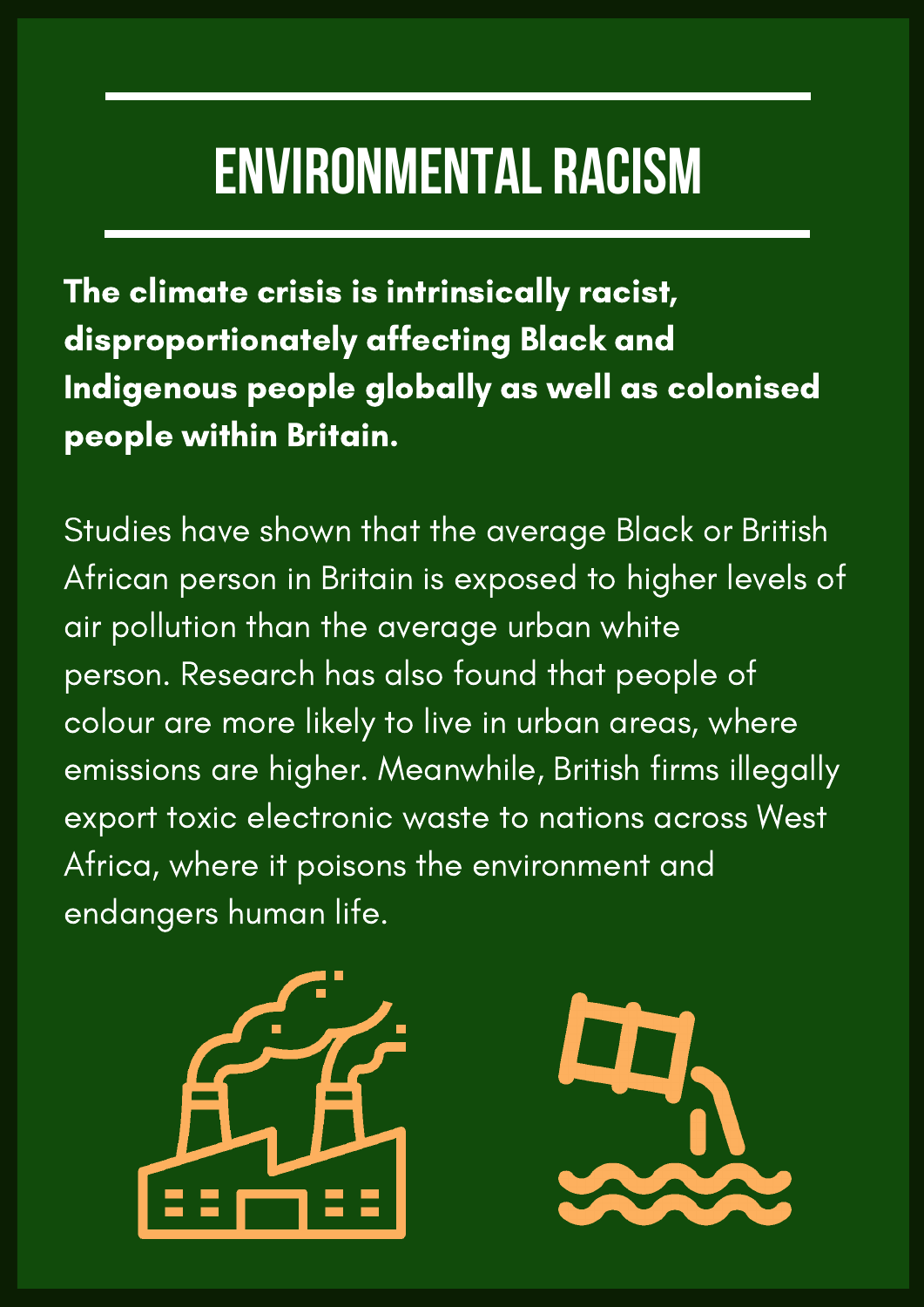## **SOCIALISM OR EXTINCTION**

Information about the environmental crisis is everywhere, and it can be overwhelming. Our lives are besieged by the threat of impending disaster, and it seems as if there is nothing we can do about it. Understandably, some people react by floundering in anxiety and hopelessness, while others resign themselves to detachment and indifference.

#### But although the threat is very real, it is also solvable.

The only solution to climate change, the only response to the threat of extinction, is the overthrow of capitalism. The rich will do anything to keep getting richer, even destroy the planet; the entire system that enables them must itself be stopped.

Capitalism cannot continue if life on Earth is to survive. Socialism gives us a way forward. The only way to counteract the apocalyptic consequences of climate change is an end to capitalist-imperialism, and a centralised economy reoriented towards the satisfaction of human needs rather than the pursuit of endless growth.